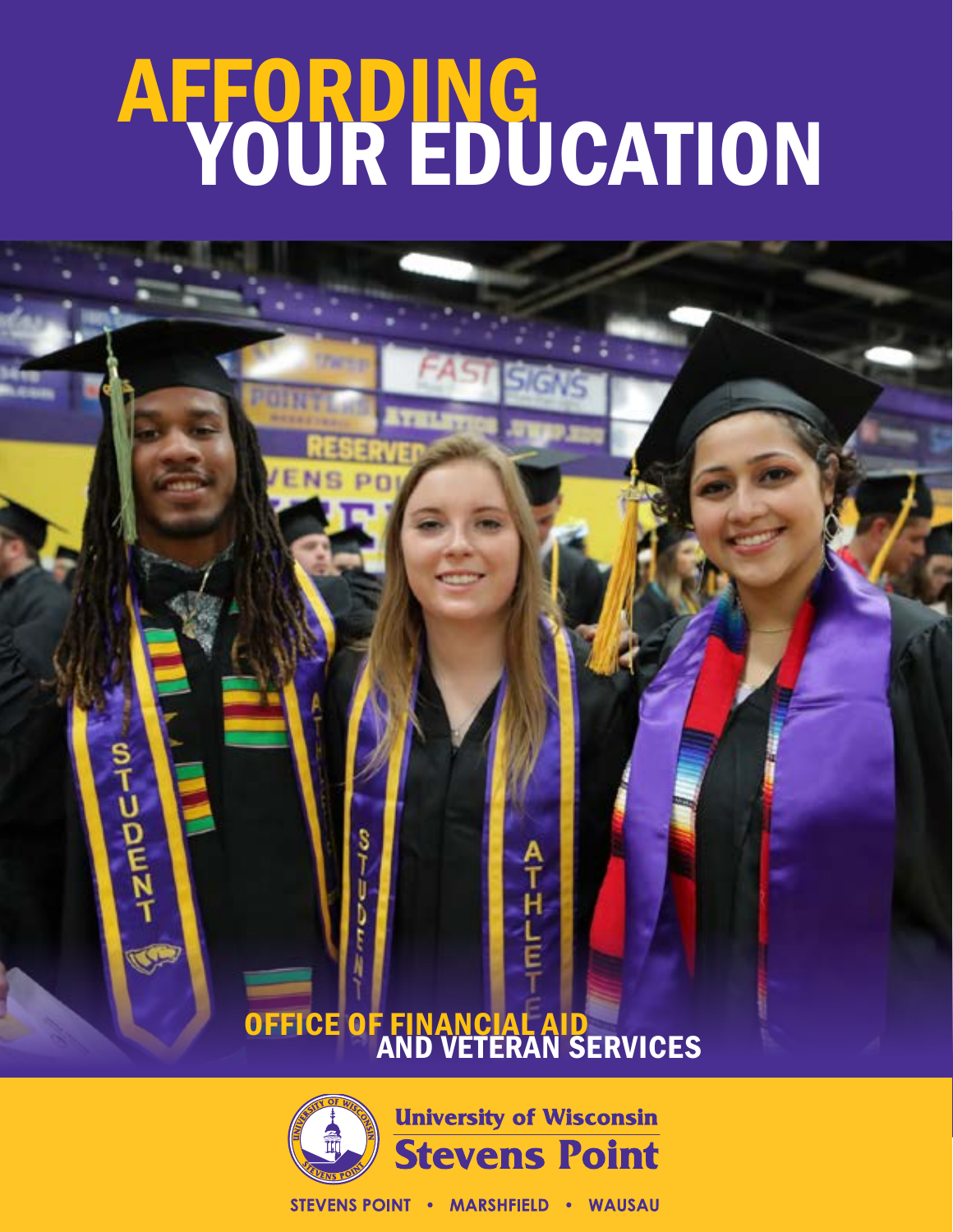## NWES<br>
MANGEL<br>
Cost in Cost in a college<br>
of atter<br>
Howsen **SAN DESCRIPTION OF A VALUE EXTERNS FINDING PRESERVED AND RESERVED AND RESERVED AND RESERVED AND RESERVED AND RESERVED AND RESERVED AND RESERVED AND RESERVED AND RESERVED AND RESERVED AND RESERVED AND RESPONSITION AND RESPONSITION AND RESPONSITION A YOURSELF**

L.

### What types of aid are available?

*UWSP offers a variety of assistance programs to help bridge the gap between the cost of attendance and your family's financial resources.*

[Student grants](https://www.uwsp.edu/finaid/Pages/grantsAndWaviers.aspx) *, such as Federal Pell Grants, are offered based on financial need. Grants do not need to be repaid if you finish the* 

*applicable term.* 

[Scholarships](https://www.uwsp.edu/finaid/Pages/scholarships.aspx) *are awarded separately from the FAFSA ®. They vary in application and format and can have varied deadlines and requirements. For information regarding scholarship opportunities,* 

*go to uwsp.edu/finaid/pages/scholarships.aspx.*

[Educational loans](https://www.uwsp.edu/finaid/Pages/loans.aspx) *are available through the federal government as well as private lenders. Certain loans are based on eligibility while others are cost based. Repayment of federal student loans begins six months after you graduate, or when you drop below half-time enrollment.* 

[Part-time employment,](https://www.uwsp.edu/finaid/Pages/studentEmployment.aspx) *including Federal work-study, is available through UW-Stevens Point's Campus Activities and Student Engagement (CASE) office. Once you are registered for classes, visit their website at uwsp.edu/centers/CASE to locate a job.*

### How do I get federal work study?

*Work study is need based aid and will be offered in your financial aid notice if you indicated you were interested in work study on the FAFSA ® and meet the eligibility criteria. If you are not offered work study, there are a number of student employment opportunities on campus – see the [Campus Activities and Engagement \(CASE\)](https://www.uwsp.edu/centers/CASE/pages/default.aspx) website.*

Complete the FAFSA® annually at [studentaid.gov.](http://studentaid.gov) Use our federal school code (003924) when applying. The application is available on October 1 each year, so mark your calendars!

### Do scholarships, assistantship, housing waiver, Military Tuition Waiver(s), and/ or other resources(s) affect my eligibility?

*If our office is notified of scholarships or other resources before you receive your initial financial aid offer, the resource should have already been considered and represented in your financial aid offer. If however, we are notified after the fact, it may be necessary to reduce other financial aid as a result of a scholarship, assistantship and/or Community Adviser position to account for the additional resource. Be sure to promptly notify our office of scholarship or other outside resources using the [scholarship reporting form](https://www.uwsp.edu/finaid/Pages/scholarships.aspx) on our website.*

### Types of Aid

"Investing in my future is what drives me. Every day, I strive for a better tomorrow and education will help me get there."

> Keegan West Senior Media Studies



Cost is a major consideration when selecting a college. UWSP offers a variety of assistance programs to help bridge the gap between the cost of attendance and your family's financial resources. However, to be considered for federal, state, institutional and private grants and loans, you must complete the [Free Application for Federal Student](https://studentaid.gov/h/apply-for-aid/fafsa)  [Aid \(FAFSA\)](https://studentaid.gov/h/apply-for-aid/fafsa) ® .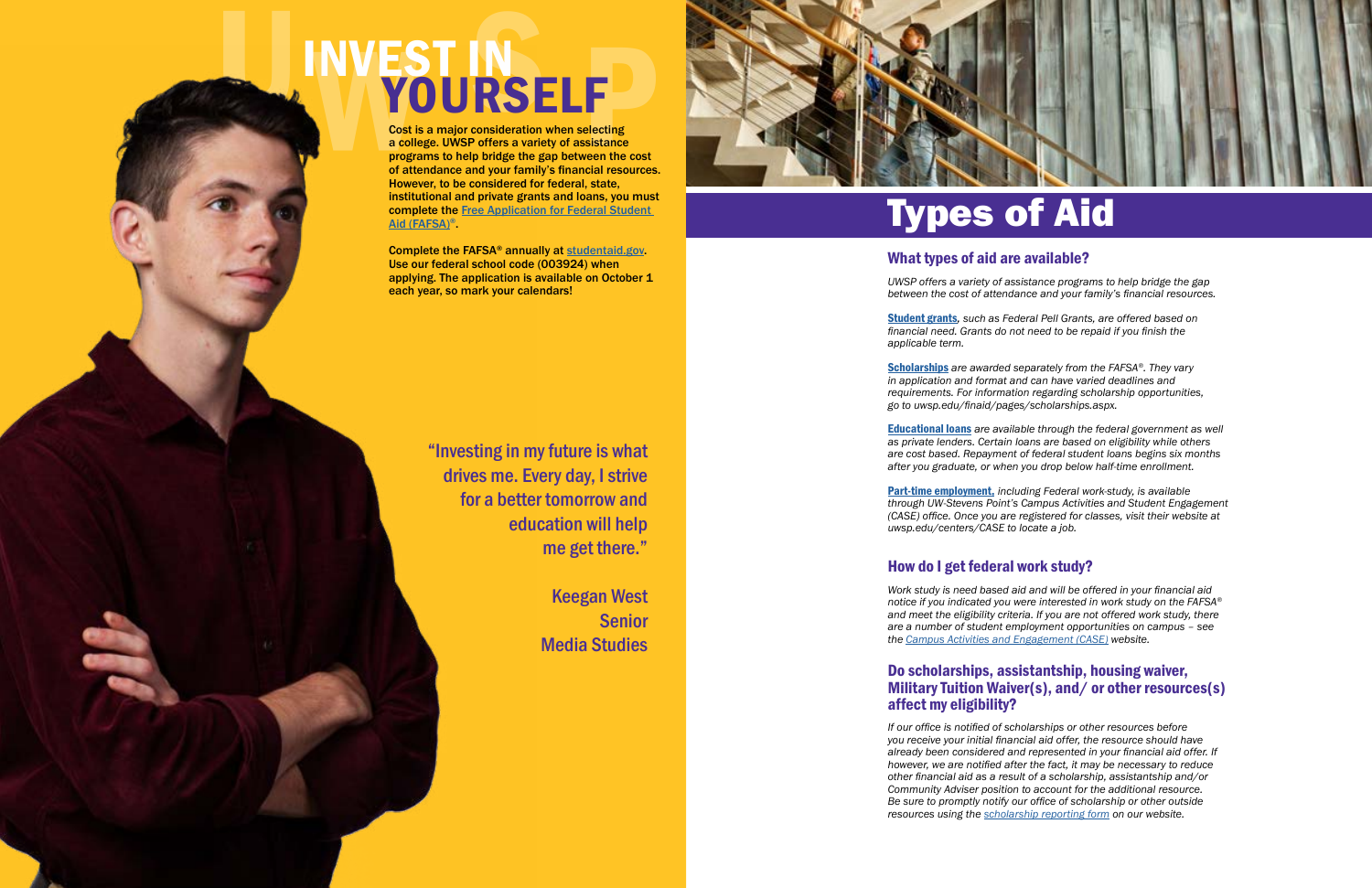### Financial Aid Resources

Office of Financial Aid and Veteran Services 715-346-4771 [uwsp.edu/finaid](https://www.uwsp.edu/finaid/Pages/default.aspx) finaid@uwsp.edu Our FAFSA® School Code: 003924

Free Application for Federal Student Aid (FAFSA®) <https://studentaid.gov/h/apply-for-aid/fafsa> 800-4-FED-AID, 800-433-3243

U.S. Department of Education <https://studentaid.ed.gov>

Federal Student Aid ID (FSA ID) <https://studentaid.gov>

Campus Activities and Student Engagement (student employment opportunities) 715-346-4700 [uwsp.edu/centers/CASE](https://www.uwsp.edu/centers/CASE/pages/default.aspx) CASE@uwsp.edu



Follow us on Twitter

[@uwspfinaid](https://www.twitter.com/uwspfinaid)

UW-Stevens Point is accredited by the Higher Learning Commission (hlcommission.org), a regional accreditation agency recognized by the U.S. Department of Education.

#### How do I get financial aid?

*Complete the Free Application for Federal Student Aid (FAFSA®) annually at [studentaid.gov](https://www.uwsp.edu/finaid/Pages/scholarships.aspx). Use our federal school code (003924) when applying. The application is available on October 1 each year, so mark your calendars!* 

#### I know I won't qualify for financial aid. Should I apply?

*Absolutely! Many families mistakenly think that they won't qualify for financial aid, so they don't apply. Sources of non-need based aid include the Federal Unsubsidized Direct Loan and the Parent PLUS loan. Also, some scholarship applications require a completed FAFSA®. You won't know what you qualify for if you don't apply!*

### What if I don't get enough financial aid to cover my bill?

**Meets More** of Students' FINANCIAL NEED than any other UW Comprehensive Institution overall

*If you haven't applied for scholarships, we first recommend doing that. There are all kinds of merit and non-merit state- and nation-wide scholarships available through different entities. Just don't ever pay to apply for scholarships.*

*Another option is UWSP's payment plan. There is a fee to enroll in the payment plan which allows for installment payments during the semester. And, if you enrolled all your courses in the payment plan, interest is not assessed. Visit our Student Financial Services website at [uwsp.edu/SFS](https://www.uwsp.edu/sfs/Pages/default.aspx) for more information.* 

*There may be additional loans you can apply for. Private education loans are available through lenders or banks. Similar to federal loans, payments are not typically required until you graduate or leave school. Students must apply for these loans which often require a co-signer. Use our private lending comparison tool, [FastChoice](https://choice.fastproducts.org/FastChoice/home/392400), to assist you with navigating the various private lending options and getting you the right loan.*

## Applying

### Enrollment

#### What happens to my aid if I'm enrolled less than full time?

*Certain types of aid are credit sensitive. Financial aid is typically offered based on [full-time enrollment](https://www.uwsp.edu/finaid/Pages/enrollment.aspx). Therefore, your financial aid may be adjusted accordingly should your enrollment status be less than full time.* 

# DISCOVER



RANKED #1 in Wisconsin for best colleges for your money by





### UWSP AVERAGE NET COST UW SYSTEM CAMPUS **\$200** LOWER THAN other

DISCOVER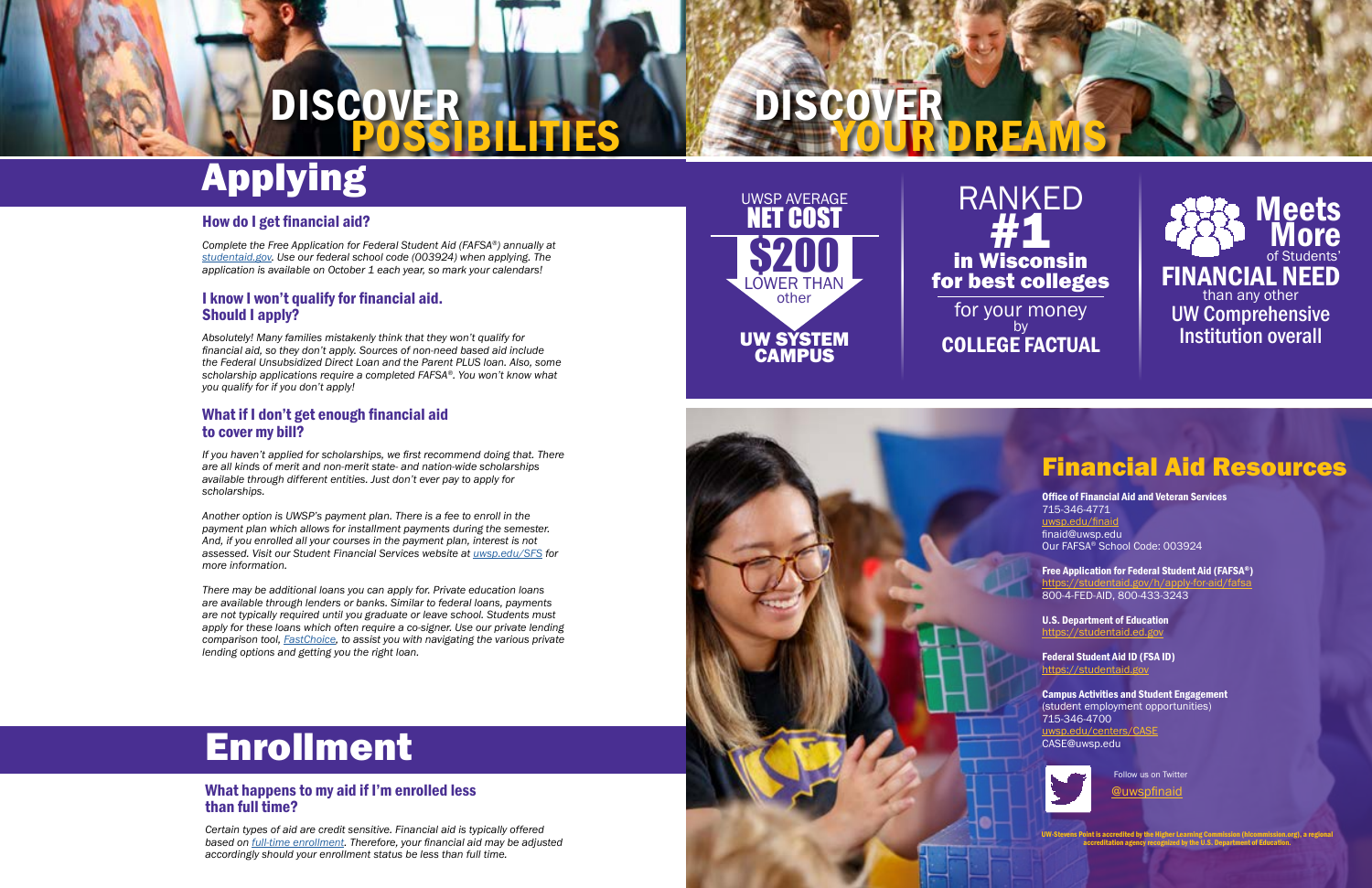#### What is the difference between the [Federal](https://www.uwsp.edu/finaid/Pages/loans.aspx
)  [Subsidized and Unsubsidized](https://www.uwsp.edu/finaid/Pages/loans.aspx
) Direct Loans?

*Federal Subsidized Direct Loans are offered on the basis of financial need. The federal government pays the interest on these loans while students are in school at least half time and during certain periods, such as grace and deferment.*

*Federal Unsubsidized Direct Loans are offered regardless of financial need but the borrower is responsible for the interest from the time the loan is disbursed until it is paid in full.*

#### When will my financial aid pay and how will I receive my financial aid refund?

*Financial aid will begin disbursing approximately one week before your classes begin. All financial aid applies directly to* 

*your university account. If your bill is paid in full, the Student Financial Services office will issue a refund check mailed to your local address unless you sign up for direct deposit*  with the university. We highly recommend setting up *direct [deposit](https://www.uwsp.edu/SFS/Pages/Student-Refunds.aspx), which can be done in your accesSPoint, so that you'll receive any refunds quicker. See our website for other [dates and deadlines](https://www.uwsp.edu/finaid/Pages/datesanddeadlines.aspx).*

### What is the cost of tuition, housing, and meal plans?

*All information related to actual costs, billing schedules, payment plants, and payment methods can be found on the Student Financial Services website ([uwsp.edu/SFS/Pages/](https://www.uwsp.edu/SFS/Pages/default.aspx) [default.aspx\)](https://www.uwsp.edu/SFS/Pages/default.aspx). Student Financial Services staff can also be reached by phone 715-346-2118 or e-mail [student.financial.](mailto://student.financial.services@uwsp.edu) [services@uwsp.edu.](mailto://student.financial.services@uwsp.edu)*

### Federal Loans, Refunds and Tuition

#### My family had changes in our financial situation since I filled out my FAFSA®. How do I report that?

*You can submit a [financial aid appeal](https://www.uwsp.edu/finaid/Pages/unusualCircumstances.aspx) available on our website. One of our advisors will review the information provided to determine whether your financial aid offer can be adjusted based on more current information.*

### What is the priority date to complete the FAFSA® each year?

### DISCOVER **YOUR GOALS**

*If you are a new student to UWSP, you'll want to be sure you submit the FAFSA® and complete any requirements* 

*early December in order to receive your offer once we begin awarding for the year. With that said, May 1 is our priority date. Once we begin offering aid for the academic year, we send offers out weekly but after May 1 there is no guarantee that all aid you may have qualified for will be available.*

#### After filing the FAFSA®, when will I find out what I'm offered?

*The FAFSA® is available to submit far before schools are ready to process them. However, once we begin to receive the applications, we will be sure to communicate with students that we received it and [what to expect next](https://www.uwsp.edu/finaid/Pages/nextsteps.aspx). Typically, new student financial aid offers are sent by January 1 and continuing student offers go out after May 1.* 

### FAFSA® Free Application for Federal Student Aid

### Stevens Point Campus Undergraduate degree student

| Budget<br>Item                         | WI Resident | <b>MN Resident</b> | Midwest<br><b>Exchange</b> | Non-Resident |
|----------------------------------------|-------------|--------------------|----------------------------|--------------|
| Tuition / Fees                         | \$8,404     | \$9,246            | \$11,554                   | \$17,108     |
| Housing*                               | \$4,510     | \$4,510            | \$4,510                    | \$4,510      |
| Meals $*$                              | \$3,130     | \$3,130            | \$3,130                    | \$3,130      |
| <b>Direct Costs</b><br><b>Subtotal</b> | \$16,044    | \$16,886           | \$19,194                   | \$24,748     |

### Marshfield and Wausau Undergraduate associate degree student

| Budget<br>Item                         | <b>WI Resident</b> | <b>MN Resident</b> | <b>Midwest</b><br>Exchange | Non-Resident |
|----------------------------------------|--------------------|--------------------|----------------------------|--------------|
| Tuition / Fees                         | \$5,008            | \$5,124            | \$7,384                    | \$12,580     |
| Housing*                               | \$4,510            | \$4,510            | \$4,510                    | \$4,510      |
| Meals $*$                              | \$3,130            | \$3,130            | \$3,130                    | \$3,130      |
| <b>Direct Costs</b><br><b>Subtotal</b> | \$12,648           | \$12,764           | \$15,024                   | \$20,220     |

### Stevens Point, Marshfield and Wausau Graduate degree student

| Budget<br>Item                         |          | WI Resident MN Resident | Midwest<br>Exchange | <b>Non-Resident</b> |
|----------------------------------------|----------|-------------------------|---------------------|---------------------|
| Tuition / Fees                         | \$9,642  | \$11,944                | \$13,676            | \$19,282            |
| Housing*                               | \$4,510  | \$4,510                 | \$4,510             | \$4,510             |
| Meals $*$                              | \$3,130  | \$3,130                 | \$3,130             | \$3,130             |
| <b>Direct Costs</b><br><b>Subtotal</b> | \$17,282 | \$19,584                | \$21,316            | \$26,922            |

\*Housing and meals are dependent upon plan chosen by student.

DISCOVER



### Cost of Attendance Budgets 2021-2022

The figures below outline our estimated full-time academic year Cost of Attendance (COA) budgets for financial aid purposes used to determine aid eligibility. The below costs do not represent actual costs that will be charged to your university bill but rather are average estimates of costs associated with attending UWSP for the academic year. For single semester costs, simply divide by two.